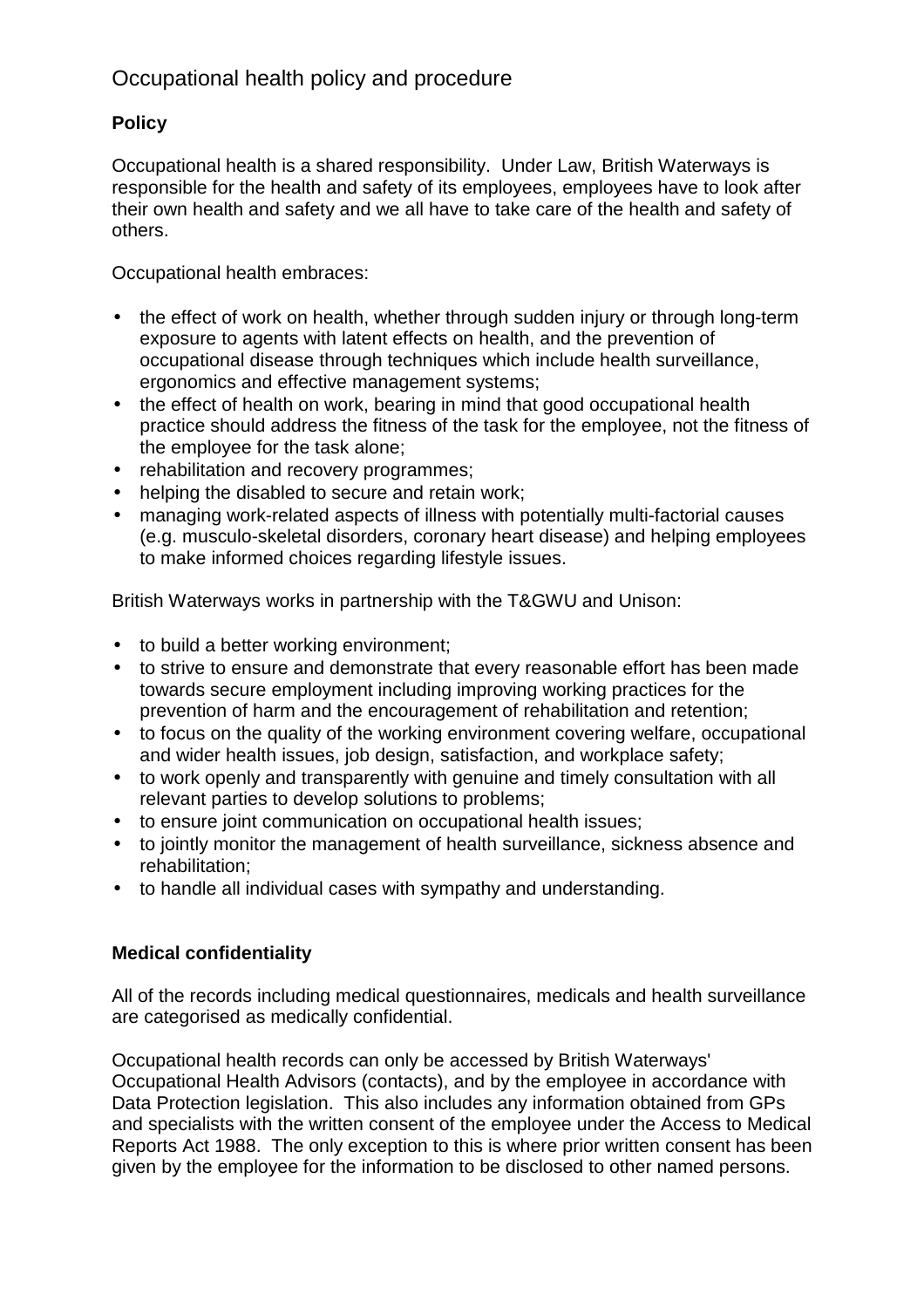In interpreting the information, Occupational Health will inform British Waterways whether the employee is fit for work or not and if any work restrictions should apply, but may not disclose any medically confidential information without the employee's prior written consent.

Medical records are held locally in envelopes sealed by our Occupational Health Advisors and in locked cabinets. These envelopes may only be opened by our Occupational Health Advisors. There will be nominated local keyholders at each British Waterways' site who will be authorised to access the cabinets but not the envelopes. Unauthorised access to cabinets and/or records will result in disciplinary action.

## **Employment medical screening**

The purpose of employment medical screening is to:

- ascertain whether an individual is fit and safe to perform the job for which he/she is being considered;
- advise on any requirement for reasonable adjustments that may need to be made to the work activity or environment, in view of the individual's capabilities.

All offers of employment are made subject to medical screening. Employees and prospective employees may be required to undergo a medical examination. Full account will be taken of Disability Discrimination legislation.

### **Health surveillance**

The purpose of health surveillance is to:

- provide appropriate health surveillance for employees, based on an assessment of the potential risk of harm through work activity;
- provide employees with general advice on other health matters.

Employees will be encouraged to attend and co-operate with Health Surveillance as requested and to inform British Waterways of any medical condition that may affect his or her potential to complete work safely, or which they suspect may have been caused or exacerbated by work activity.

As health surveillance is designed to meet relevant statutory safety requirements, co-operation with the policy is required. Refusals to attend statutory elements of health surveillance by an employee will be explored sensitively, but unreasonable refusal to co-operate may result in disciplinary action. Individual employee's reasons for not attending i.e. religious or other personal factors will be fully taken into account.

The Health Surveillance Policy and Procedure is held in the Safety Documents Folder and a copy is included in the additional information section.

## **Absence management and rehabilitation**

The purpose of absence management and rehabilitation is to :

- demonstrate commitment to employees health, safety and welfare;
- monitor and manage sickness absence in a fair and equitable way: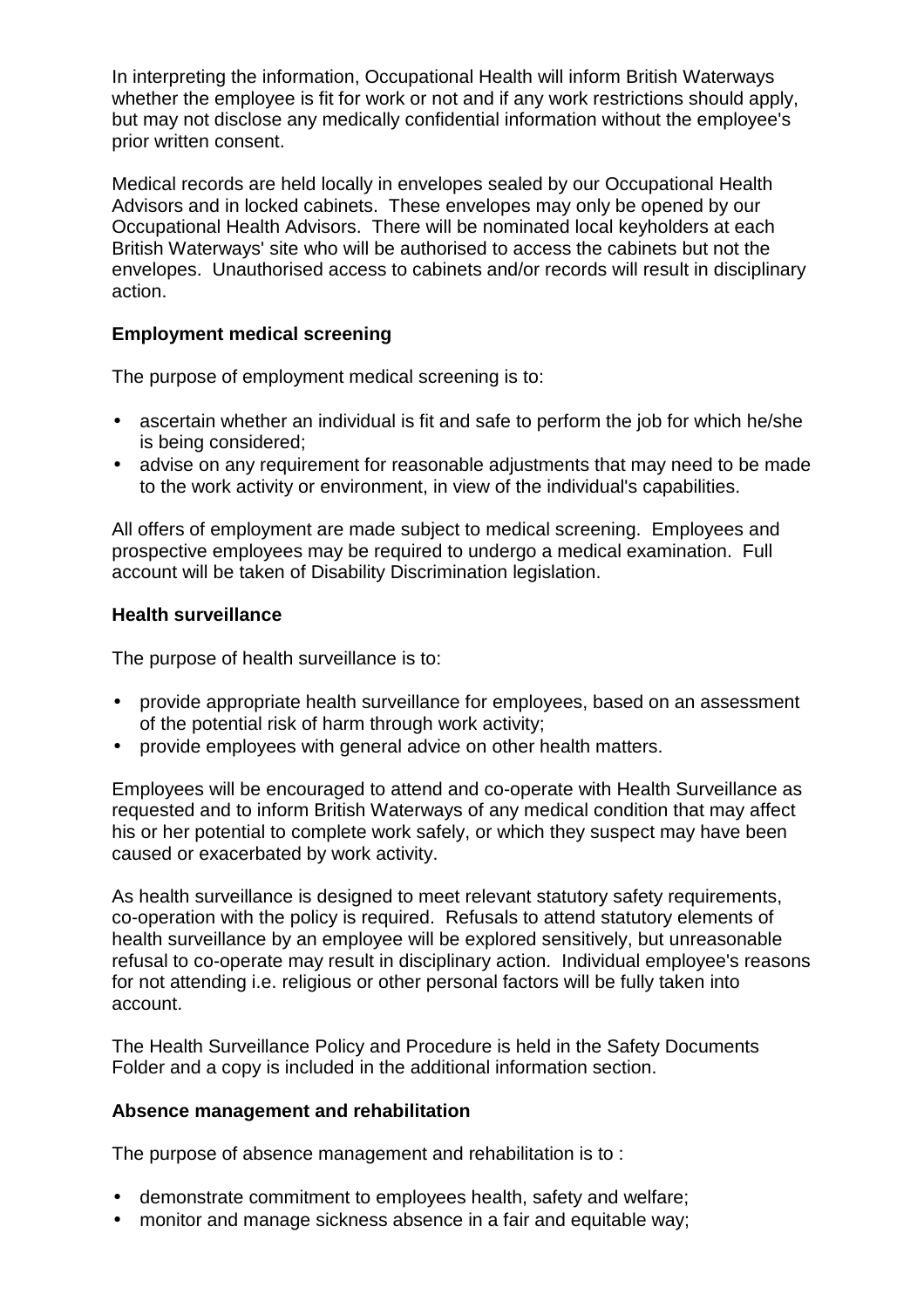- take positive action to improve attendance (eg through well thought out rehabilitation programmes);
- rehabilitate employees to enable an earlier return to work following illness or injury;
- promote early intervention for conditions known to respond well to such action;
- reduce levels of sickness and association absence;
- minimise the incidence of ill-health retirement.

Employees may be referred by line management to Occupational Health to ascertain if a medical examination is necessary.

Job function assessment

Referral to local Nationwide occupational health service

Occupational Health Advisors (Contacts)

This referral will be made in full consultation with the employee and with the welfare of the employee in mind. The employee is expected to attend such referrals. Any refusal to attend will be explored sensitively, but unreasonable refusal to co-operate may result in British Waterways acting on the facts as known or in disciplinary action. Individual employee's reasons for not attending i.e. religious or other personal factors will be fully taken into account.

In exceptional circumstances an employee who does not want to discuss a health issue with his/her line manager may be referred to Occupational Health by the Personnel Department or by a Trade Union Representative who is an Employee Representative on the National Joint Forum. The Trade Union Representative will advise the Personnel Department if such a referral is made.

### **Absence Management and Rehabilitation procedure**

The emphasis throughout this procedure is not to force employees who are unfit back to work, but to take positive action to improve attendance through well thought out rehabilitation programmes. an early return to work will often prove therapeutic, and provide a better outcome than an employee at home and alone will produce.

### **Organisational responsibilities**

Everyone has a responsibility to ensure high levels of attendance. Specifically, these responsibilities are:

### *Employees should:*

- report any absence from work to their manager/supervisor in accordance with British Waterways' Sickness Absence Reporting procedure.
- co-operate with requests to attend OH assessments. Refusal to attend following a referral at Management request, will result in British Waterways making a decision on the only available information and may result in disciplinary action.

### *Managers/Supervisors should:*

- take prime responsibility for absence management.
- maintain contact with absent employees.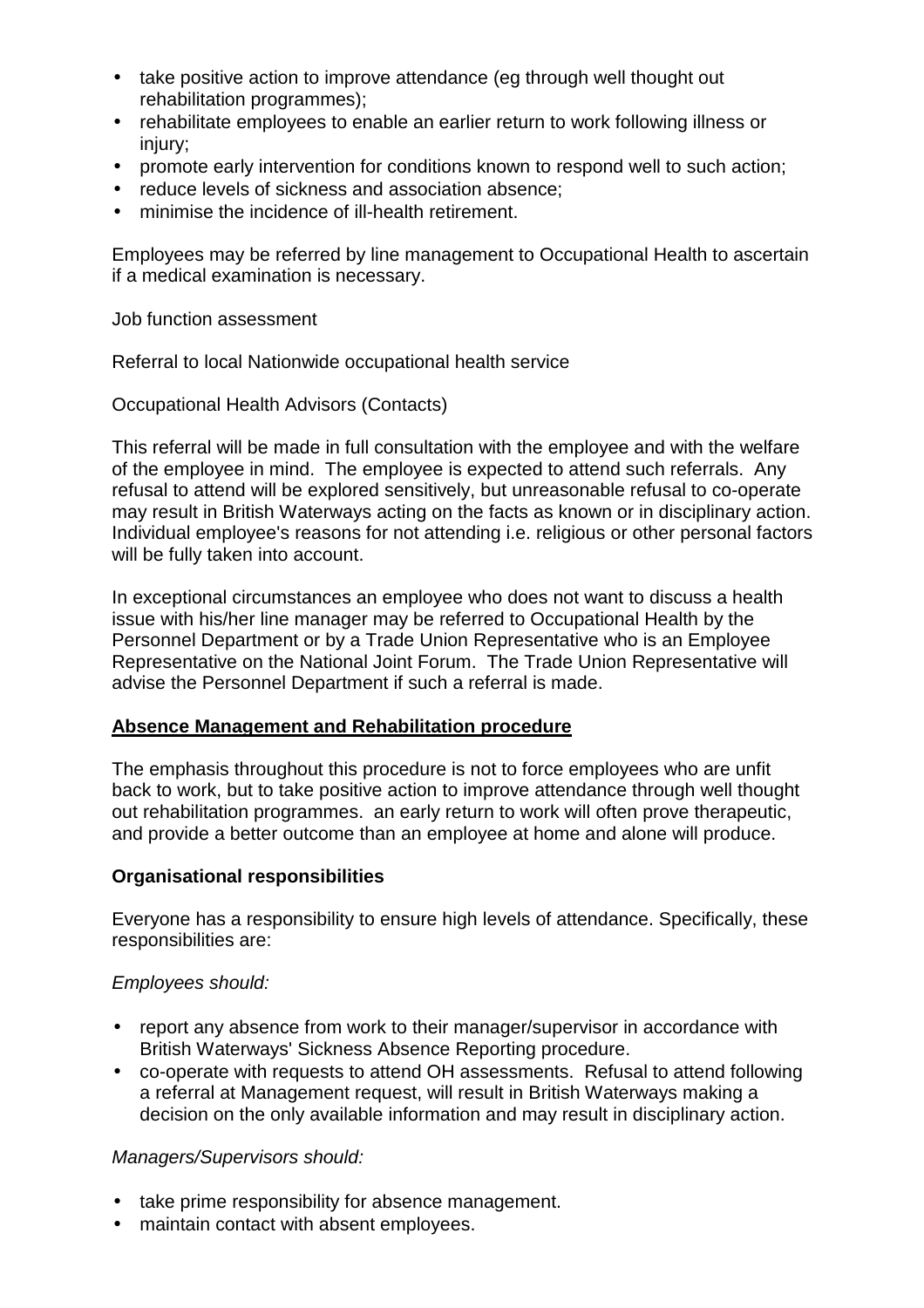- ensure that new employees are informed of British Waterways' sickness absence reporting procedure and that all employees follow this agreed procedure.
- ensure that all absences are recorded and that accurate attendance/nonattendance records are maintained.
- conduct a return to work interview on the employee's return to work, to discuss reasons for the absence, and, where necessary via the OH service, arrange a health assessment to identify the need for any work restrictions etc.
- identify any occupational causes of ill health, and trigger action to improve the situation
- seek advice from OH contacts in determining whether repetitive absence has an underlying medical cause
- speed return to work as appropriate following reference to OH advice/expertise
- ensure that employees receive sympathetic counselling/advice
- where necessary, ensure that employees receive positive encouragement to improve attendance and to take appropriate action where other measures have failed.
- involve Trade Union representatives as appropriate at an early stage.

## *Trade Unions should:*

- explain and increase awareness and understanding of occupational health
- assist and support employees' involvement in OH referrals
- liaise with line management and Occupational Health where appropriate
- promote good communications between employee and line manager
- accompany and represent employees where necessary

## *Occupational Health should:*

- provide professional occupational health advice to British Waterways
- support managers/supervisors in planning return to work programmes
- make recommendations for specialist treatment when appropriate
- ensure good communications especially during the early part of a rehabilitation programme
- regularly review rehabilitation programme objectives, priorities and end dates

## *Personnel/Payroll should:*

- provide absence summaries on a quarterly basis to line managers for monitoring purposes
- ensure a consistent approach to absence management and rehabilitation is applied
- support and advise line managers and employees regarding absence management and rehabilitation
- monitor performance of occupational health advisers

## **Definitions**

Information from self certified sickness forms and doctors' certificates will be collated by Payroll for sick pay purposes and to identify employees requiring early intervention by our Occupational Health Advisers. For analysis purposes, the definitions shown below apply.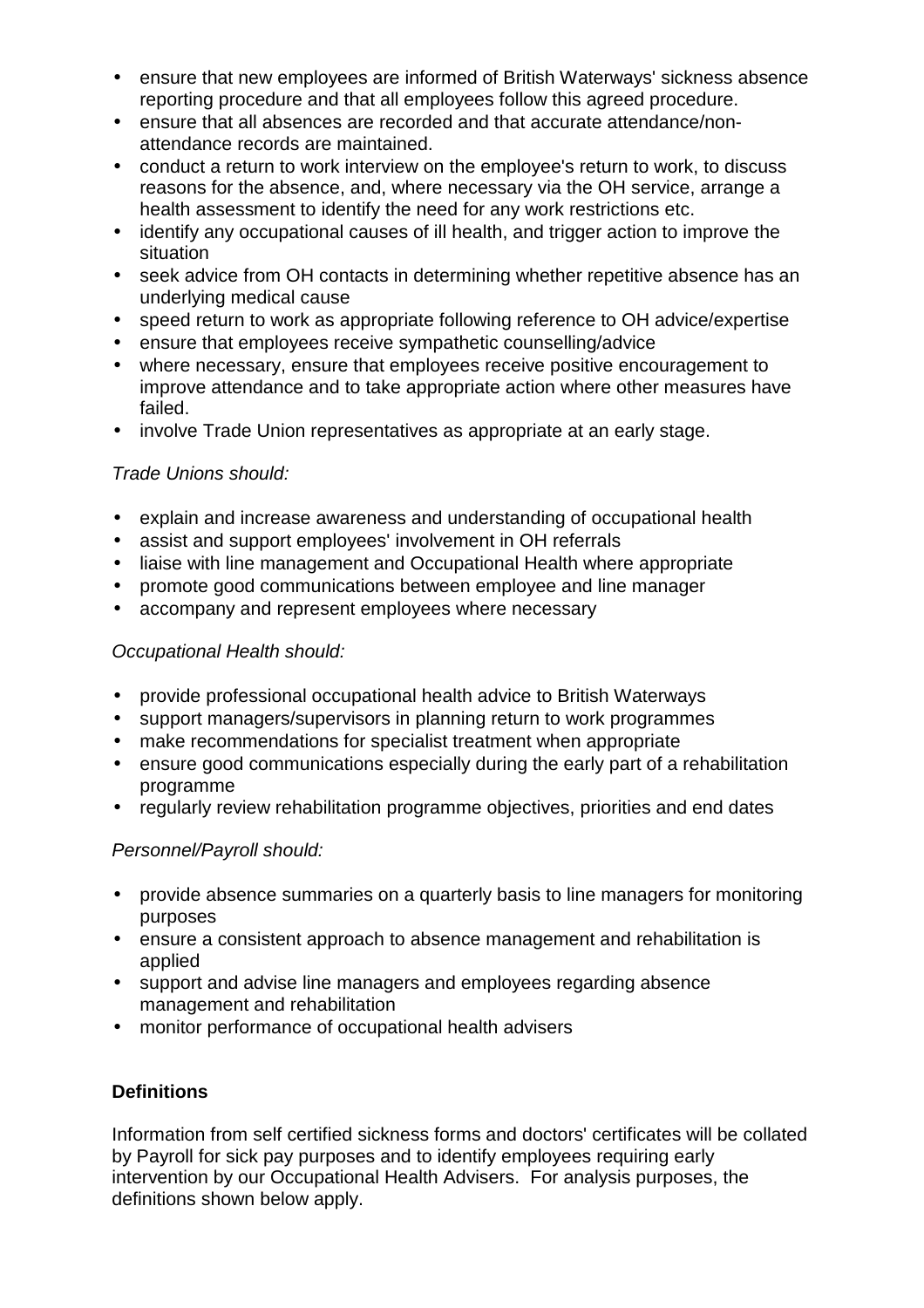- **Short term sickness absence**: absence less than consecutive 20 working days.
- **Long term sickness absence**: absence of 20 consecutive days or more.
- **Repetitive absence**: where an employee's absenteeism index score is 150 or more.

The index score is calculated as follows: S x S x D where

 $S =$  the number of spells in a specified period

 $D =$  the number of days of absence in a specified period

However, managers should take into account that some employees with an accepted underlying medical reason may have a score in excess of 150; such individual circumstances, including employees disabled as defined under disability legislation, will be recognised and treated sympathetically.

- **Rehabilitation**: is the restoration to health and working capacity of a person debilitated by illness (physical or psychological) or by injury.
- **Early intervention** absences due to depression/anxiety/stress, back pain and accidents at work are conditions known to respond well to early intervention. In these cases line management will make an immediate referral to Occupational Health.

## **Absence monitoring**

## *On reporting absence*

In accordance with sickness absence reporting of British Waterways' Employment Provisions, the employee should contact his/her line manager to report his/her absence and speak to the line manager in person. The line manager will establish from the telephone conversation the reason for the absence, the expected length of absence and will counsel the employee where appropriate. If the reason for absence is due to a condition which is known to respond to early intervention then the line manager will discuss an immediate referral to Occupational Health with the employee. It is essential that the line manager maintains regular contact with the employee throughout his/her absence. This will help the individual realise they are missed, encourage his/her return to work and allow managers to offer an occupational health referral or any other assistance if appropriate.

## *On return to work*

Following any absence, a return to work interview should be held with the employee by his/her immediate line manager. The purpose of the interview is:

- to agree that the employee is safe to resume work where appropriate by reference to Occupational Health
- where there is a high level of absence, or the absence is thought not to be genuine, to express concern over the situation, and explore it in more depth.
- to allow referral to be made to medical advice from the OH service, if appropriate

If appropriate a brief record of this interview and relevant conclusions should be made.

If the absence falls into one of the categories below, further action may be necessary.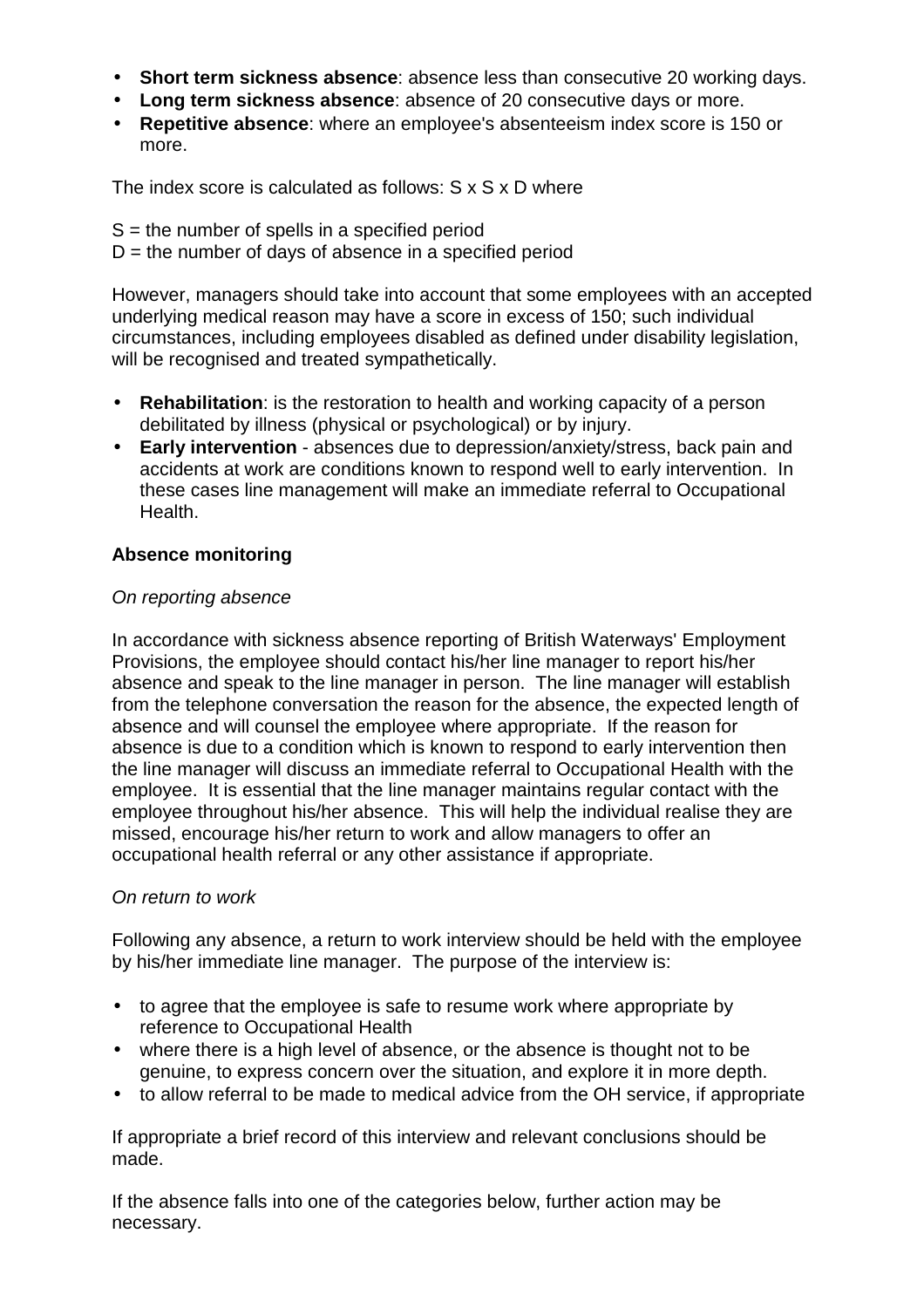## **Action**

#### *Short term sickness absence*

If absence is for one of the conditions defined under early intervention, an immediate referral is made by the line manager to Occupational Health.

If the absence is for other reasons, the line manager should maintain contact with the employee, at a suitable frequency, offering assistance where appropriate.

#### *Repetitive absence*

When an individual's sickness absence falls into this category (see definition above), all available information should be gathered to identify, as far as possible, the reasons for absence and any patterns of absence.

### **Informal**

An informal meeting should be arranged between line manager and employee to discuss

- the reasons and patterns for absence
- what, if any, medical advice has already been sought
- whether there are any underlying medical conditions on which Occupational Health could advise any personal or domestic problems or concerns.
- any personal or domestic problems or concerns.

Any mitigating factors will be taken into account. If a satisfactory explanation is not forthcoming, an Informal Caution should be given. The employee should be advised that his/her absence level is too high and that his/her sickness record will be carefully monitored and reviewed.

If the absence is identified as being due to a possible underlying medical condition, as a first step, referral should be made to Occupational Health. If a medical condition is identified, Occupational Health will give appropriate advice. If there is no satisfactory medical explanation, this should be discussed with the individual employee and an Informal Caution may be appropriate.

### **Formal**

#### *Written caution*

If the employee continues to have incidents of sickness absence, and there is no evidence of an underlying medical problem, a formal hearing should be arranged. The hearing will be conducted by a manager, who has not been previously involved, in the presence of a representative of the Personnel Department in an advisory capacity.

At the hearing, the employee should be asked, in a reasonable, compassionate manner, whether he/she has any explanation for his/her absences. If so, this should be followed up and any constructive help given which may contribute to an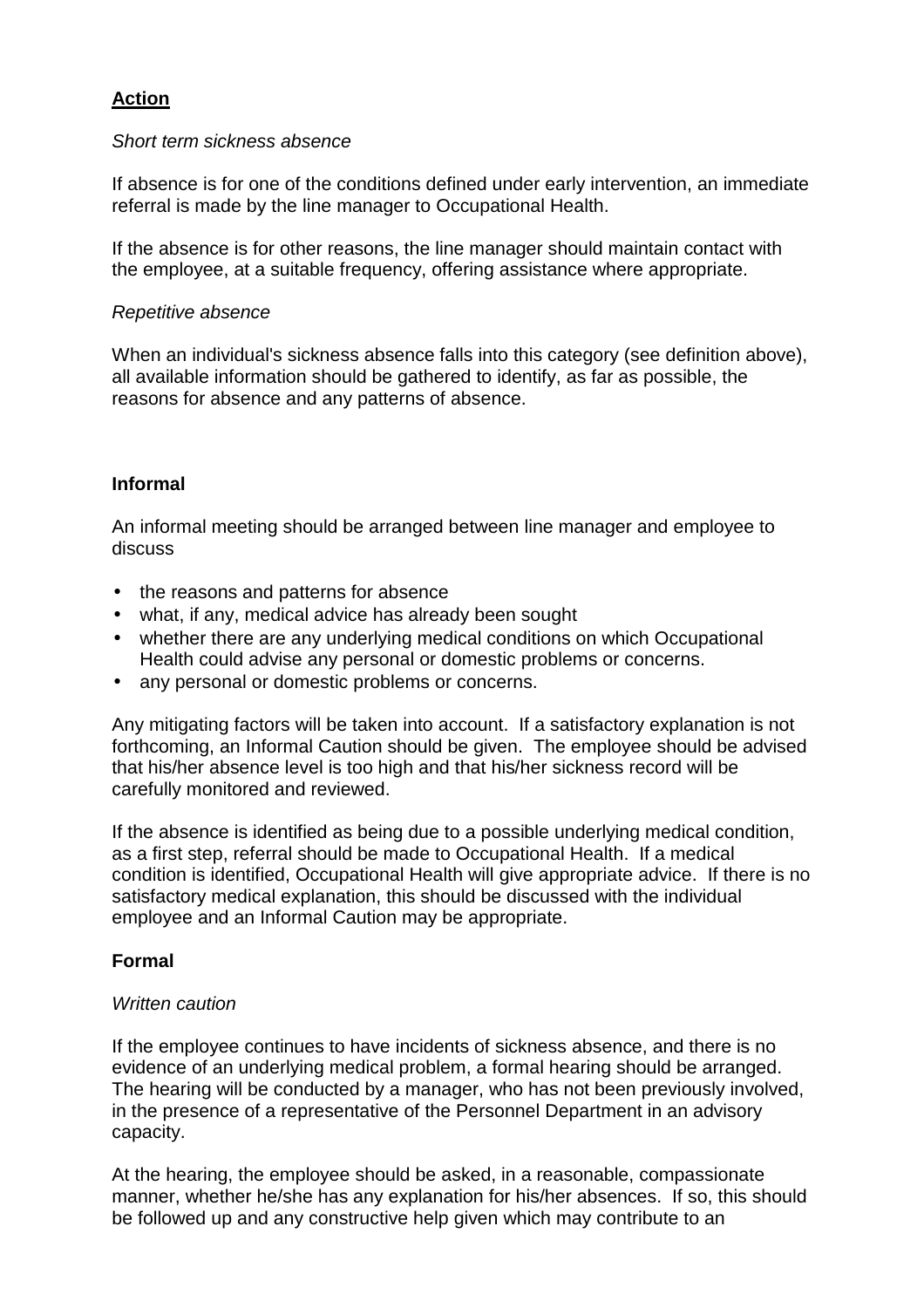improvement in the employee's attendance record. This may include a referral to Occupational Health. If some root cause for the absence is found, which is related to health, then it may be appropriate for the matter to be dealt with through the procedure for cases of long term sickness absence.

If no satisfactory explanation is forthcoming, however, the individual should be issued with a Written Caution. This will indicate that previous levels of absence have been unacceptably high and state that a significant improvement is required, or dismissal may ensue. The Written Caution will remain on the employee's record for six months.

#### *Final written caution*

If the employee fails to achieve the required improvement, this will result in a further formal hearing being arranged and, unless mitigating circumstances are revealed, a Final Written Caution should be issued, indicating that continued failure to achieve the stated level of attendance will result in dismissal. Sufficient time for improvement must be given, with specific reviews being undertaken every three months. The Final Written Caution will remain on the employee's record for twelve months.

### **Dismissal**

If the employee still fails to achieve and maintain the required improvement, a further formal hearing will be arranged. The employee's age, length of service, performance, the likelihood of a change in attendance, the availability of suitable alternative work and the effect on the business of past and possible future absences, should all be taken into account in determining appropriate action. Unless mitigating circumstances are revealed, the employee will be dismissed.

### **Appeals against decisions**

Individuals may appeal against decisions made at formal hearings. He/she should appeal to the appropriate Personnel Manager, in writing, within ten working days of receiving confirmation of the decision. The letter should include a statement of the grounds upon which the appeal is based.

The Personnel Manager shall arrange for the appeal to be heard at the earliest possible opportunity, normally not later than ten working days from receipt of the appeal, whilst providing an opportunity for all sides to reflect on the circumstances and for the employee to prepare his/her case.

The Appeal Hearing shall be heard by a manager at a higher level of authority to the manager who conducted the absence hearing and who has not been involved at any stage of the procedure, advised by a representative of the Personnel Department. The case will be put by the line manager who presided at the original hearing.

#### **Right to representation**

At these formal hearings, individuals will have the right to be accompanied by a Trade Union representative or a colleague.

#### **Long term sickness absence**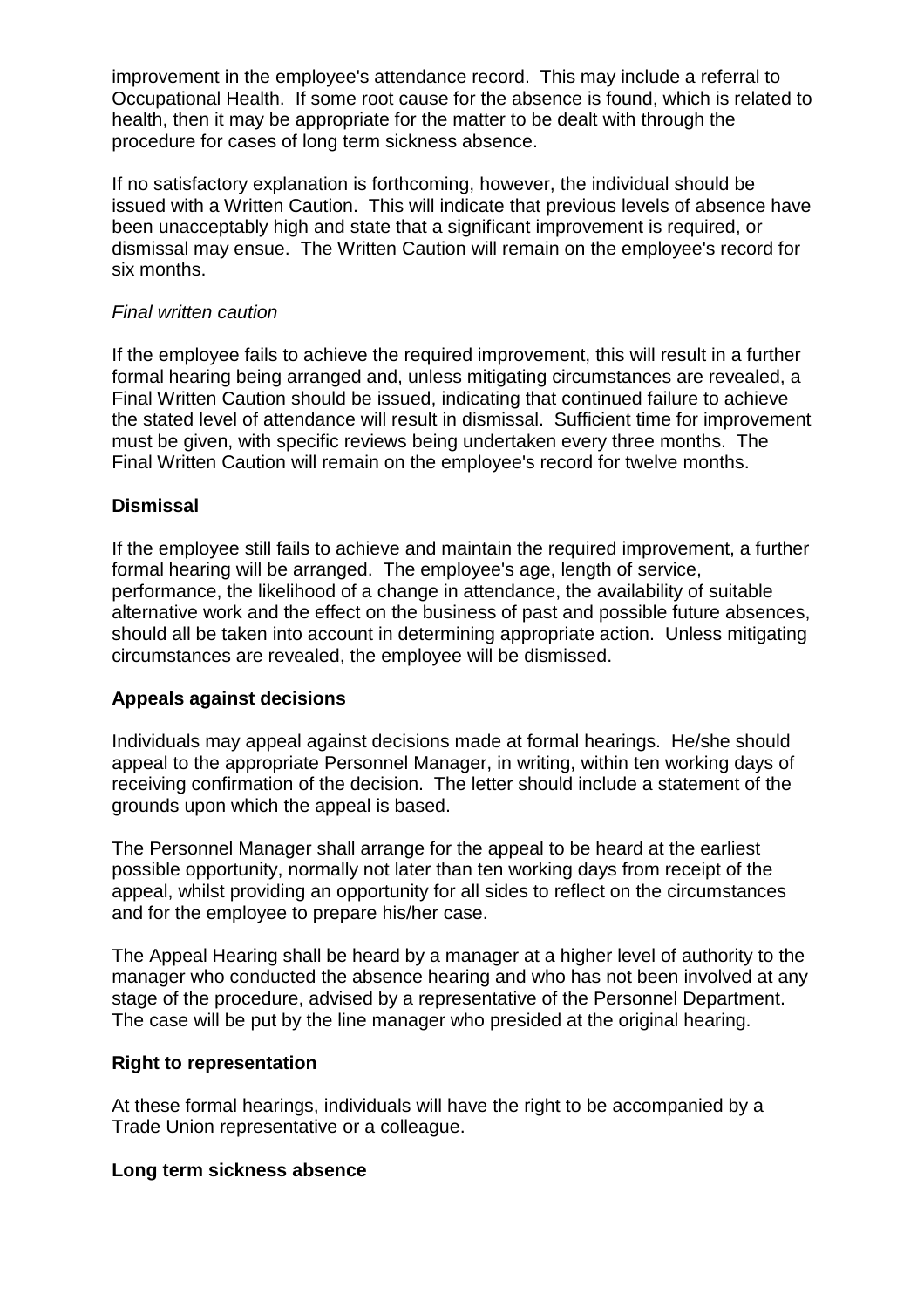Regular contact should be maintained with the employee. Occupational health advice is likely to be required in cases of lengthy absence. The line manager should refer the employee to Occupational Health as rehabilitation or fast track referral may be appropriate.

#### Fast track referral form

British Waterways will consider assisting employees through funding of a private medical investigation/examination, where this early intervention is likely to restore an employee to full fitness and has direct cost effective benefits to the business.

Referral may be considered where an employee has made Occupational Health aware that they are waiting for a consultant appointment to provide a diagnosis/recommendation of treatment, or that they are on a waiting list for a medical procedure/treatment, e.g. physiotherapy.

British Waterways will attempt to provide productive work for all employees who are temporarily restricted by an injury/illness, unless being at work would be detrimental to the employee's recovery, or risk re-injury, or risk the health and safety of others.

Returning an employee to productive work promptly is in the best interests of the recuperating employee, both physically and psychologically, and of British Waterways. Occupational Health will communicate closely with the employee's medical advisors, as appropriate, to ensure that work given is compatible with his/her physical/psychological limitations.

If the employee is unable to carry out his/her normal duties, alternative work will be considered. It must however be useful and within the scope of the employee's capabilities.

Occupational Health will advise the line manager on the likely duration of rehabilitation, details of any duties that the employee will be restricted from undertaking and, an indication as to how long these restrictions will apply, whether further review is required and the date that this should take place.

When deciding upon a programme of rehabilitation for an employee, it is essential that as well as assessing whether the employee can undertake the proposed job effectively, the assessment considers whether the employee can do it safely and that it will not further endanger his/her health.

An employee is expected to co-operate in trying alternative work when in the opinion of Occupational Health, it would not be detrimental to recovery or cause undue discomfort. Should co-operation not be forthcoming the question should be referred to the Personnel Department and the local trade union representative, if a member.

If, after trying alternative work the employee or his/her line manager feels that it is unsuitable or harmful, the situation should be referred back to Occupational Health.

If rehabilitation is not appropriate or not successful, suitable alternatives including redeployment to work within the individual's capability should be explored.

If an alternative position is identified then, in principle, the employee should be paid in accordance with the Salary Band and Profile Zone associated with the alternative position. If this would result in a reduction in the employees salary payments,